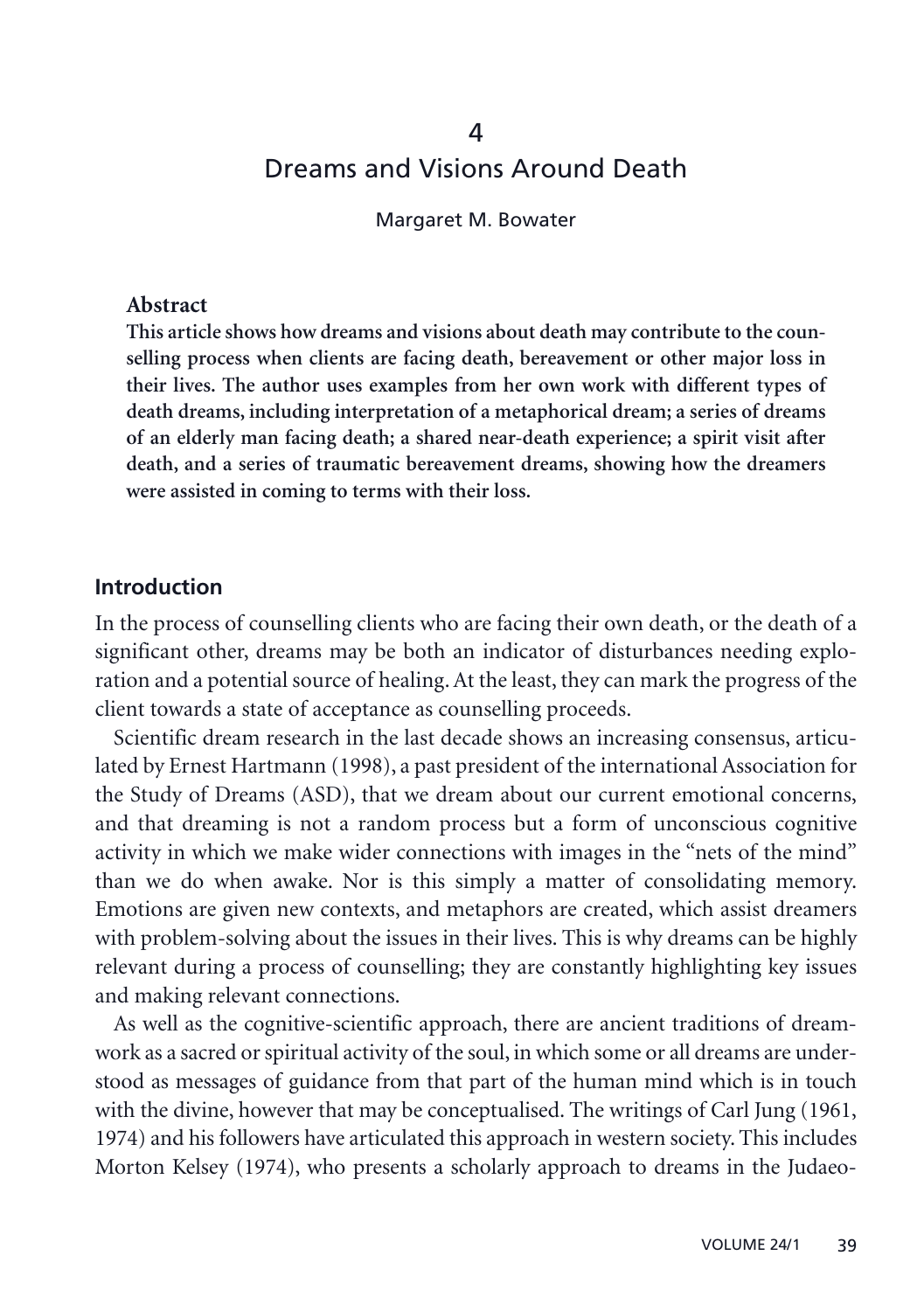Christian tradition. More recently, Kelly Bulkeley (1994, 1995), another past president of ASD, has summarised significant cross-disciplinary research in this field.

A third stream of research focuses more closely on paranormal or psychic experience, in which it seems that the normal dreaming process is sometimes superseded by clairvoyant visions of people, places or events beyond the reach of normal sight. While western academic psychology largely ignores such phenomena, the science of parapsychology continues to investigate them (Broughton, 1992). And ordinary people continue to describe them in small groups where their experience is respected, as reported in my own book (Bowater, 1997).

My personal application of dreamwork may include any of these approaches, depending on the nature of the dream or vision being presented, and the "felt experience" of the dreamer.

## **Coming to terms with death**

All human beings must face death sooner or later, and need to develop a philosophy that accepts death as a natural end to bodily life, including when that life has been tragically shortened. Since most people have strong feelings about loss of life, it is not surprising that we have vivid dreams when we face the threat of death ourselves, or the death of a loved one, or the traumatic death of others. What happens when we die? Are we extinguished like a flame, or do we move on in a non-material form? If this life is all there is, how do we let go with dignity? If there is another dimension beyond this, how do we prepare for it? There are many beliefs surrounding death, which influence the way we live. Counsellors work with the dying and the bereaved to help them find their own way to make meaning about it.

What do dreams themselves, coming from unconscious levels of the mind, contribute to the process? Kramer's study of 700 dreams about death collected from university students (Kramer, 1993) found that only half the dreams showed death as an ending, while the other half showed it rather as a dramatic shift of consciousness.

I will present here a few examples from ordinary New Zealanders who have talked with me about their experience. All dreams are quoted with permission, but names have been changed where requested to protect the dreamer's identity.

## **Metaphors of death**

Most commonly, of course, a dream about death is a metaphor about the ending of some aspect of a life, such as a relationship, a hope, a life-role, or some project dear to the dreamer's heart. Since some clients tend to assume that dreams about death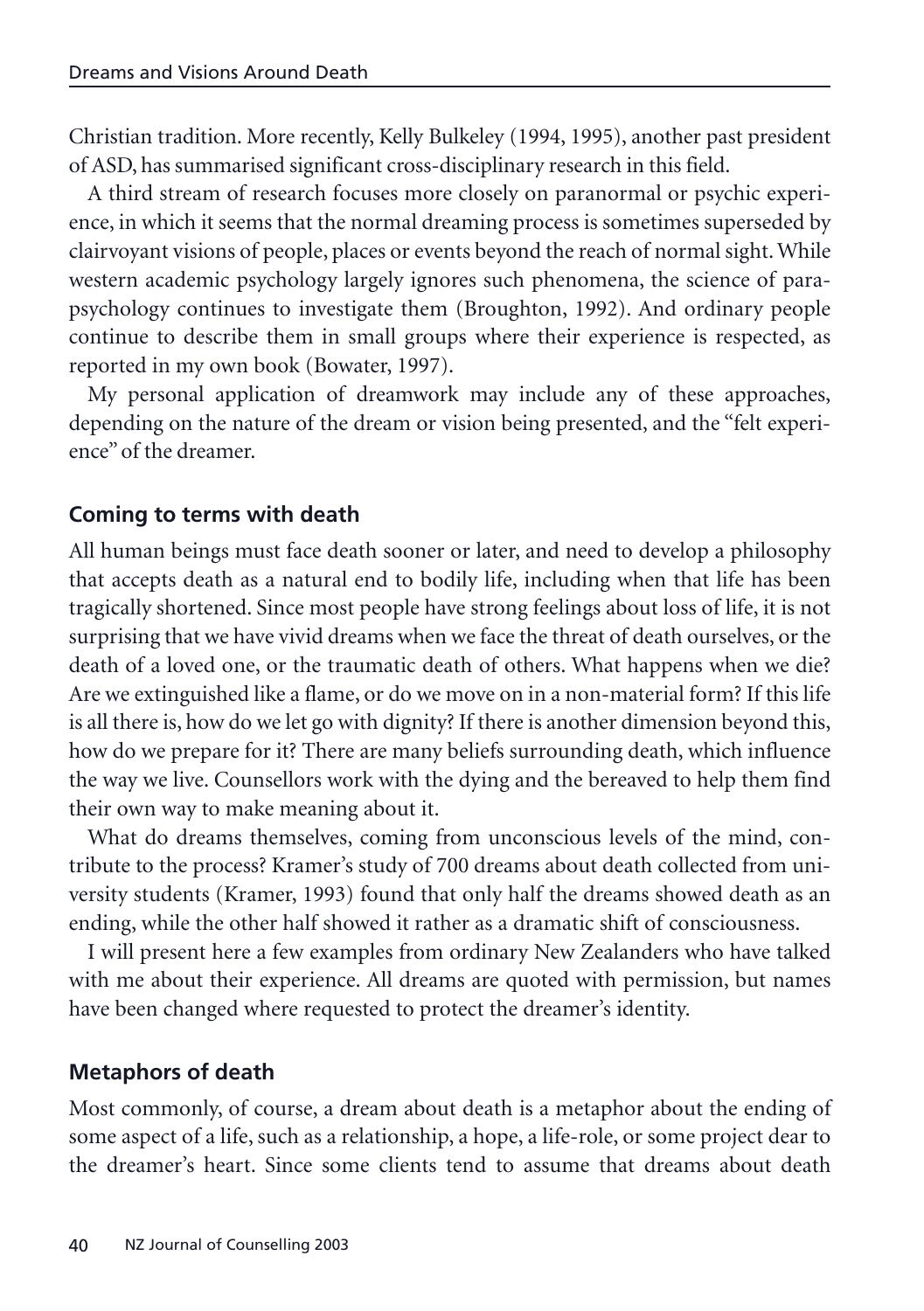predict a real death, it is important for counsellors to check first whether it might fit as a metaphor, as in the following example:

#### *Dream report: At my own funeral*

*I'm standing in the left aisle of St X's Church, facing the altar, looking down at a coffin. My own body is lying there, at my present age, formally dressed in a suit with a black bow tie. The head is pointing towards the central aisle. This feels like an important occasion. I'm telling everyone how to relate to the fact that I have died, and I've made a tape of music to be played, a requiem mass. I tell them there's no need to feel sad for me. I've had a very privileged life, seeing the changes happen in people while I have worked with them. I speak to my wife and each of my children, telling them I love them. Then the music of the mass is playing, and the dream fades.*

*I woke up knowing it was an important dream, and took it to counselling later in the week. We were working on issues of control in our marriage, and arrived at an interpretation that the dream portrayed an extreme example of my desire to keep everything under control – even how people respond to my death! I was feeling insecure in the marriage, and that would bring up a controlling policeman role in me, which I hated; but I firmly believed that if we worked with integrity we would make it through all right. I wasn't even considering separation, or the idea that my wife might want to be free.*

Graham talked with me about his dream three years later, seeking a fuller understanding. In the time between, he and his wife had separated. We reconsidered the dream ego's role.

The figure of "I" in the dream is called the dream ego, and is a reflected image of the ego in real life, projected onto the inner screen of the dream. The conscious waking ego may thus observe itself from another point of view, that of the inner Self, as Jung named it, the presumed centre of balance in the total psyche. Whatever is shown happening to the dream ego is in some way a metaphor or mirror of waking life, and the feeling experience of the dream is rooted in some aspect of the dreamer's reality.

Graham identified clearly with being the speaker rather than the dead body. His dream ego was shown honouring the life he had had, and calmly telling friends and family not to be sad that he had died. He had been in good mental and physical health at the time, not suicidal, but he was in the process of letting go of the more formal and controlling side of himself, which seemed to match the dead man in his bow tie.

After considering the dream ego, I invited him to bring to mind any associations with the setting, characters and other elements of the dream. The setting is the church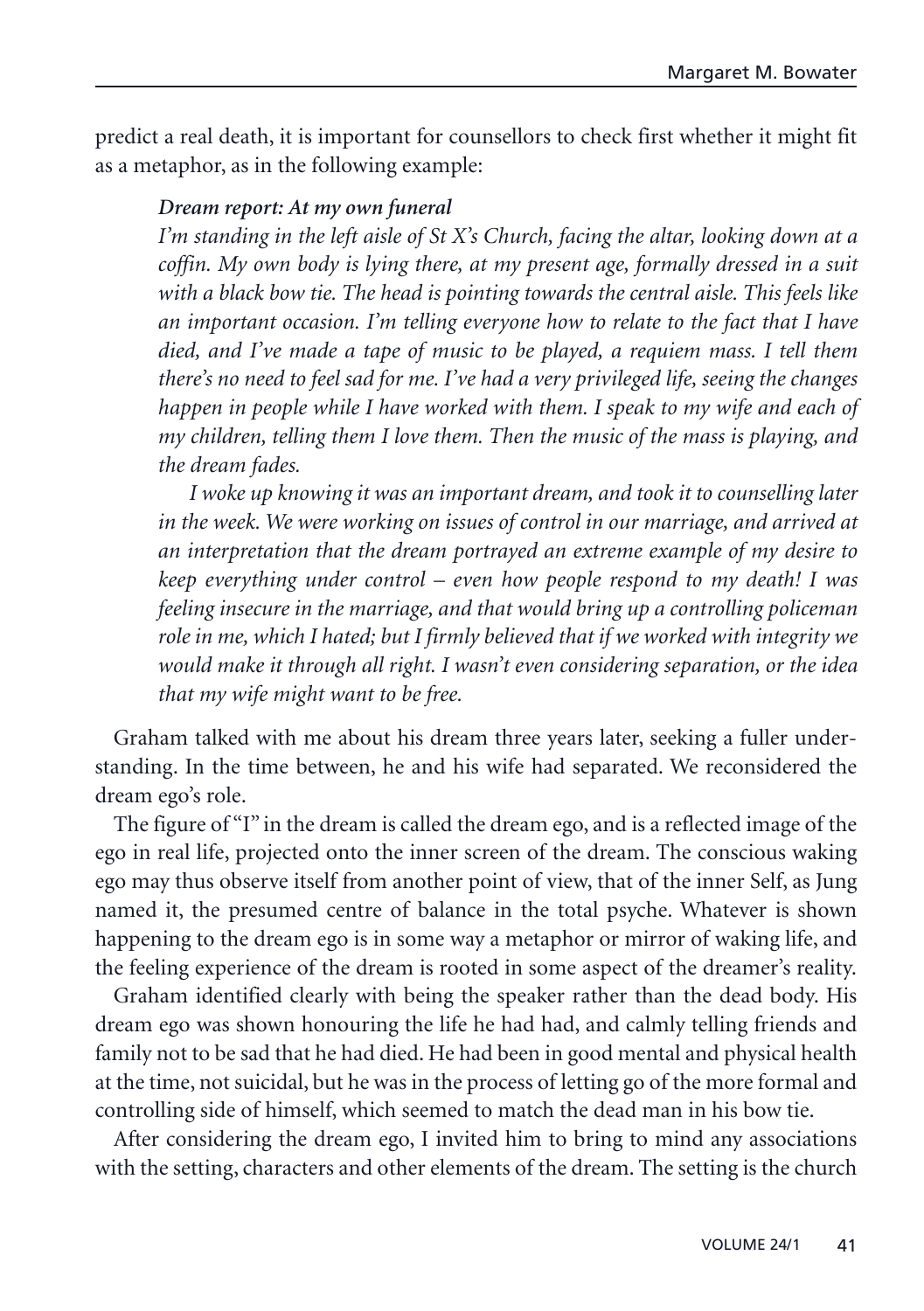where he used to worship, and the occasion is a funeral. Graham had, before the dream, organised his father's funeral – which could account for his speaking role. The Lady Chapel, where he was standing, symbolises the feminine in Catholic spirituality, which Graham associated with healing and encouragement. A Requiem Mass is held specifically to pray for the soul as it makes the transition between this life and the next. Thus a deeper interpretation of the dream emerged for Graham, that the dream was in fact preparing him to accept a much larger death in himself, that of the married man. At the same time, he was being reassured by the religious context that he could let go of one life to move into another.

Not only does this dream reflect Graham's particular set of circumstances and beliefs, it also shows the value of the new perspective contributed by the dream to his struggle when faced with a massive change in his life. It is my constant experience that our dreams both challenge and encourage us as we move through life.

### **Pre-death dreams**

Some dreams, however, are about approaching death. Marie-Louise von Franz, a leading Jungian analyst, researched the dreams of dying patients and concluded: "All of the dreams of people who are facing death indicate that the unconscious, that is, our instinct world, prepares consciousness not for a definite end, but for a profound transformation …" (von Franz, 1998, p. 156).

I was privileged to be invited to work with Cedric, a man in his nineties, who was having occasional nightmares, and seemed determined not to die. After a shaky start in life, he had developed strength of mind and body, but 90 years later his strength was failing. His daughter Faith, a trainee counsellor, asked me to talk with him.

Two of his nightmares showed early life scenes which revealed the buried terror he had known as a young child when his mother nearly died of asthma. That trauma was still affecting him 90 years later! Being a "brave boy", he had not shared his feelings about it. Acknowledging it now to me and to his daughter allowed him to move past the absolute terror of the inner Child who still feared abandonment.

At 92, Cedric had two vivid dreams that he nearly died.

### *Dream report: Doorstep of death*

*I was conscious but I couldn't move. I thought, I'm alive in a dead body. I felt as if I was sitting on a fence and I could go either way. It was the doorstep of death. Then my body started to respond again.*

This one seems to have been a close description of his experience. The second dream was more symbolic, using the archetypal symbols characteristic of mythology.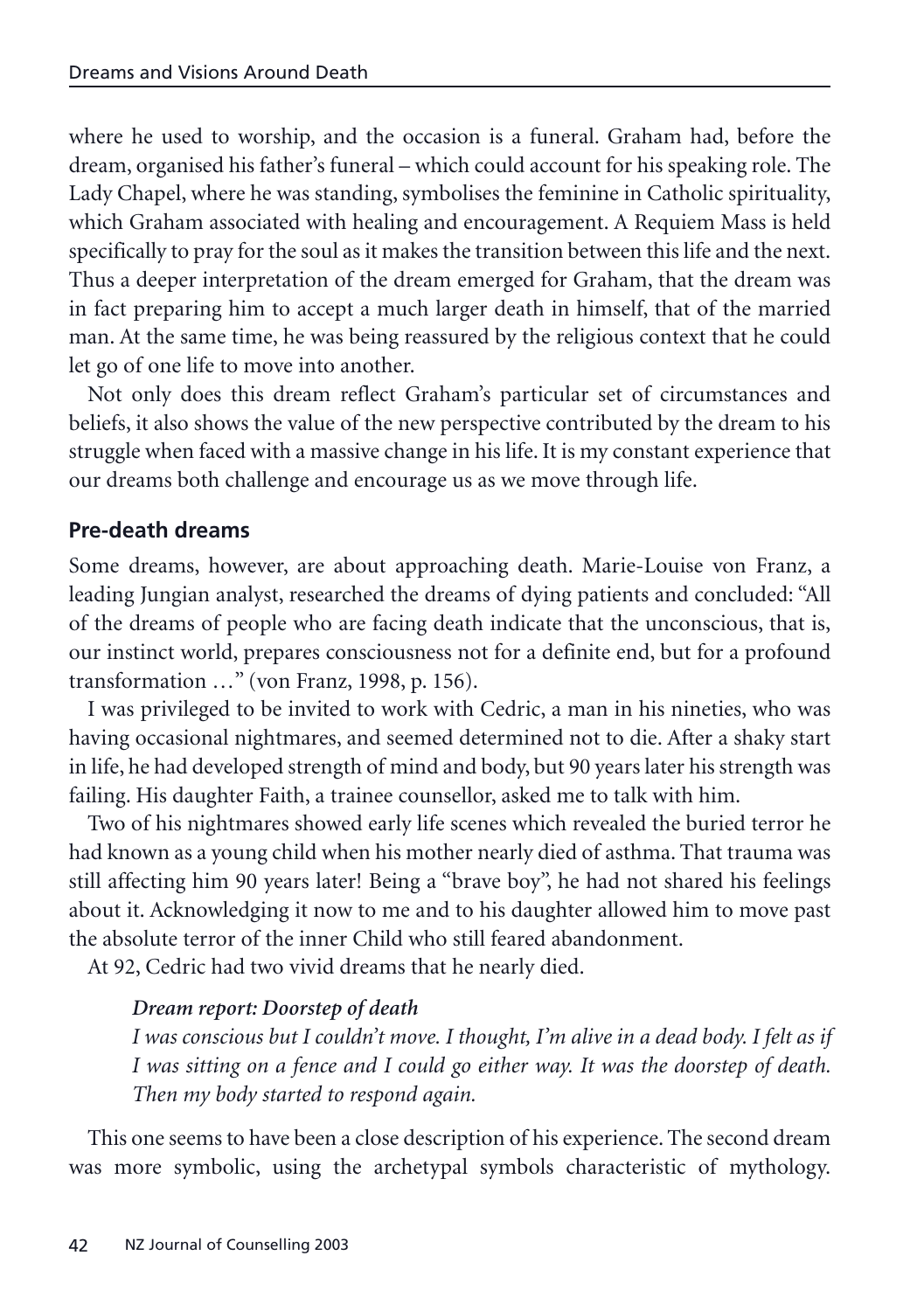Archetypal dreams seem to come from a deeper layer of the psyche, named by Jung as the collective unconscious (Hall, 1983), and tend to appear at times of major transition in life.

#### *Dream report: Guards at the door*

*I'd finished my training run up Mt Eden and round the crater (as I used to do), and I was on my way home to Dominion Road, but all the streets seemed to be blocked. I asked a man which way to get through. And he said, "No, you can't go through there. There's only one way – through that door." It was in a building in Mt Eden Road. So I went in. It was a filthy room, with another door on the other side. A man was sitting there, in a defiant mood, with his arms folded. At his feet was an enormous black dog – I'd never seen a dog so big and vicious looking before. Their aim was to block the way. My father taught me always to confront difficulties, so I walked towards the door. Instead of attacking me, the dog started to move away. I said to the man, "The power that's within me is far greater than the power within you." The dog started to yelp, and ran behind the man, who stood up and opened the door, and I went through – into an even dirtier room. Standing in front of the door on the far side of the room was another defiant man, with a lion sitting at his feet. I walked towards them both. The lion jumped up and ran away with such haste it fell arse over kite. I said to the man, "The power in me is far greater than the power in you." He stepped aside and opened the door. I could then see all the beautiful old homes, and the green field of Eden Park in front of me, just as they were when I lived there – and I walked home.*

*My mother used to call me a dunce, because I wasn't much good at studies, but I was the best runner and the best boxer in the school, and I was never afraid to confront bullies in the playground. My father taught me that we all have personal power to draw on. These men at the doors were bullies, just bluffing me.*

Cedric's dream ego found itself in an unsavoury place where the exits were guarded by extremely powerful animals and their masters, blocking his way back to his home. Although he had finished his run round the mountain (a metaphor for his life), he was still able to use his psychological strength to overpower them, and walk free. Obviously, he wasn't ready to die yet!

At 94, Cedric dreamed about walking anxiously along a crumbling path, and then about crossing an icefield that was starting to crack up. Both images implied warnings that his body could not keep going. His daughter talked quietly with him, assuring him that the family was ready to let him move on with love to the next life.

Then at 96 came a wonderful dream that gave him the reassurance he needed.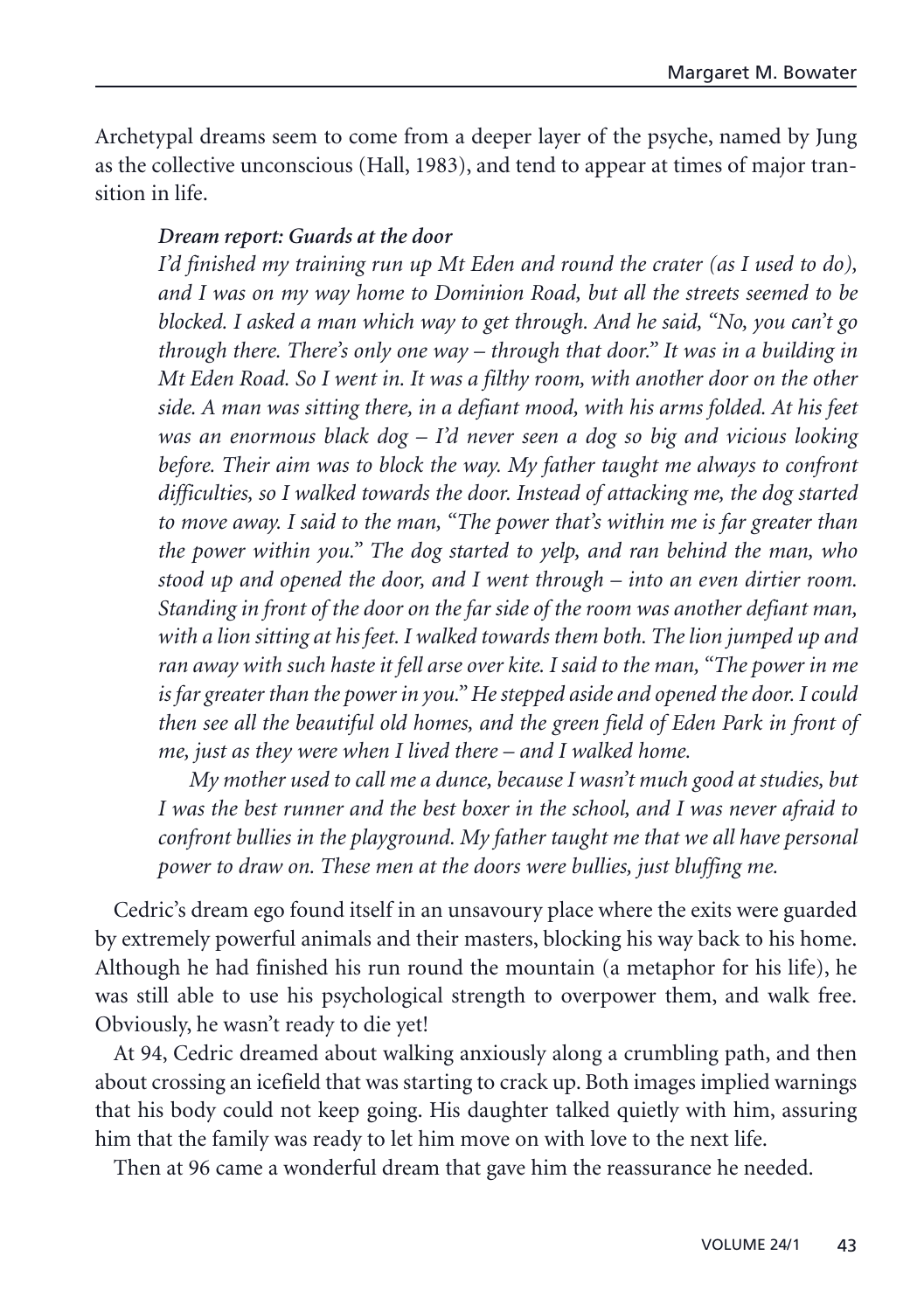### *Dream report: Dolphin and dog*

*I went for a swim outside our family's bach. It was a nice sunny day. I dived into the water from the reef (about 15 metres out from the beach), and when I came up, there was a big white dolphin swimming alongside me. It swam with me until I was in shallow water, where I stood up, about waist deep. As I waded out of the water, I saw a big white dog standing on the beach. It was barking in welcome, and it came out to meet me. For a moment I thought it was Prince (an English setter we used to own), then I realised it was too white for Prince. The dog remained with me until I walked onto the shore. I turned to see the dolphin. I just saw the flip of its tail, and then it was gone.*

*I felt comfortable with the dream as I woke. While I was in the water, the reception and support I received from the dog made me think of Christ's promise, "I will never leave you nor forsake you." The dolphin didn't leave me until the other was right by my side. I was never alone.*

Cedric recalled that he had first met his wife-to-be on that beach 74 years earlier, and subsequently built a cottage there for the family – so the place held lifelong associations of happiness for him. Prince had been the family dog at one stage, a very strong swimmer. Cedric used to take hold of Prince's tail and get towed along, while Prince never missed a stroke as he swam. So it is not surprising that the beloved dog turns up as a symbol of welcome in the dream (or is this a vision of Prince's spirit?), a reliable guide for the final journey home. And the dolphin is an archetypal symbol of a guide to the next world (Chevalier & Gheerbrant, 1996).

Six months later, Cedric died in peace. It seems that the dream images arising from his own psyche had been quietly responding to his fears about the unknown territory ahead.

The value of dreamwork here was, firstly, to identify the source of Cedric's nightmares so that old fears could be defused; secondly, to respect his level of readiness to let go, and thirdly, to tap into his own sources of spiritual guidance.

### **Clairvoyant dreams**

Not only those who are dying dream of death, but also those who love them. Birth and death alike are times of awe for human beings, interrupting the ordinary concerns of life and confronting us with ultimate questions. At the approach of such times, many people seem to become open to a more sensitive level of awareness, in which psychic phenomena may occur, including various kinds of clairvoyance. Although western culture considers this "unscientific", it still happens, though not in predictable ways. I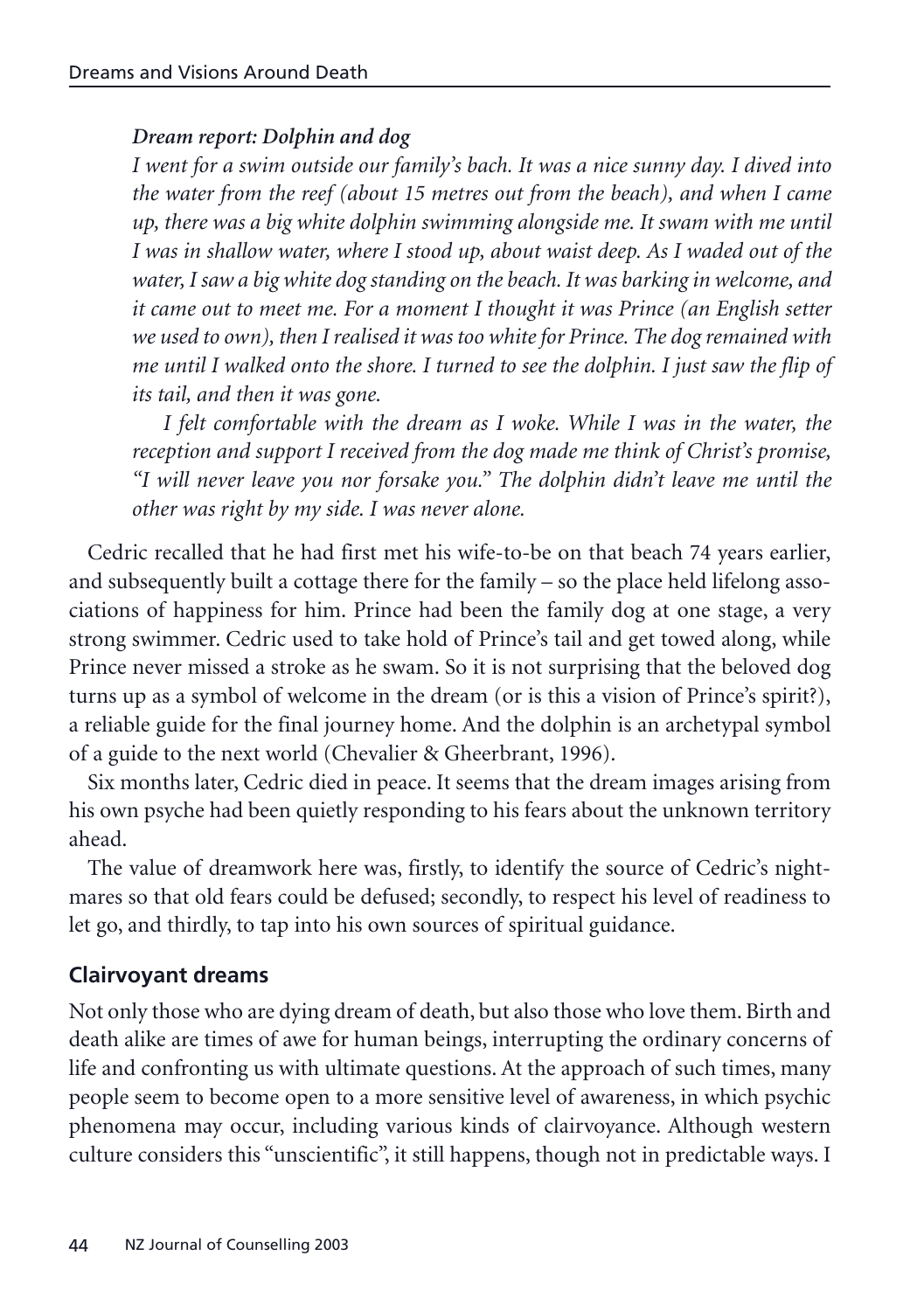have quoted many examples in my book (Bowater, 1997), not only about death, but including two cases of New Zealand mothers who dreamed literal images of attending the funeral of a child a month or less before the fatal accident occurred. Research by the psychologist Ryback in the United States (Ryback & Sweitzer, 1989) confirms that precognitive dreams are surprisingly widespread in western European culture, and I have found this to be true in the hundreds of dream workshops I have led over the last decade.

A memorable example is provided by Carla, a New Zealand immigrant, who had heard that her sister in the home country was ill with cancer. The doctors had given her sister about four months to live.

#### *Dream report: The whirlpool*

*I am standing with a glass bowl full of water like I always use at church (which in real life was broken two weeks ago). I look into the water, and suddenly it is like a whirlpool all around me, dark in the centre and a whirlpool of colours around me. I feel frightened as I know what is happening: we are travelling through our feelings towards the tunnel into the light of heaven. My sister is first, and I follow floating behind her, still holding her hand. I say to her, "It's okay, I know where we're going, it will be okay, but I can't come with you. You must let me go." I call out to her, "Let go! Let go!" I can feel a strong wind and suction. She is pulled away from me, and again I scream, "Let go! Let go! Let go! I can't come!" I'm afraid I can't return this time. I know I have to return and let her go. There is a male voice, quite pleasant, that says, "And this will happen on Friday 28th at 11 o'clock." I understand this is a warning. I wake up relieved to be in my bed, and I have a strong feeling my sister is going to die sooner than expected.*

*I shared this dream with my husband and children that night, 27th November, saying that I thought it would come true. Twice before I have predicted accurately the time of a death in the family, out of an intuitive knowing, but this was the first time in a dream. I felt I knew where my sister was going, and I had to let her go. Jesus said to his disciples, "You know where I am going, but you can't come."*

*On Saturday morning the 29th November, I heard that my sister had died. It was eleven o'clock on the 28th in Holland, as there is a 12-hour time difference. This dream helped me tremendously in my grief, as I felt I had been with her at the very last moment helping her cross into eternity.*

The bowl of water is an ancient symbol associated with cleansing and also with certain rituals of clairvoyance, "clear-seeing" into the past or future, though Carla was not aware of this at the time.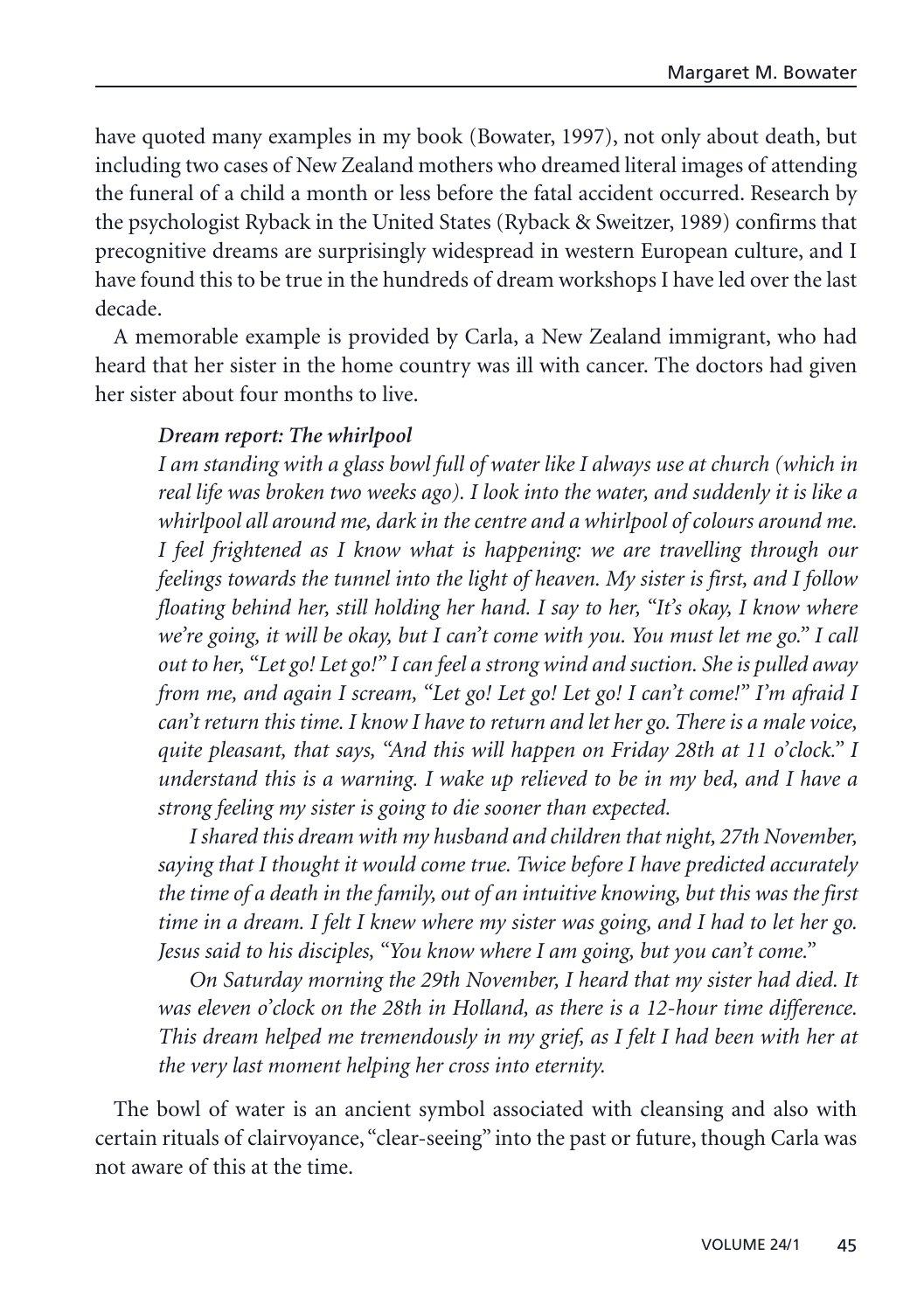Precognitive warning dreams, according to Ryback and Sweitzer (1989), can be recognised in the main by four criteria: lifelike vividness, specific detail, a sense of urgency, and the fact of later coming "substantially true", usually within a short time. They are not infallible, however.

I have found that they can also be confused with trauma dreams, in which a past event repeats itself in dreams, because the shock has not yet dissipated. One client came to me with a new recurring nightmare that she was about to have a fatal accident. Quiet exploration of recent events soon revealed that she had in fact just had a life-threatening accident, but did not recognise how similar the dream was. Her relief was immediate.

### **Near-death experiences**

Carla's dream includes an element characteristic of near-death experiences, that is, moving through a tunnel towards the light (Moody, 1988). This is a widely documented form of vision reported by people who (mostly) have been resuscitated after reaching the point of physical death. The same kind of experience is reported across different cultures (Kellehear, 1996). People who have had this experience state firmly that it was a real spiritual experience,"much more than a dream", and it universally has the effect of removing the fear of death. One woman I worked with briefly who was dying of cancer was greatly encouraged simply by reading a book about near-death experiences, and then had a calming dream of her own.

### **Spirit visits**

I have collected dozens of examples of visions of the deceased appearing to a close friend or family member at or after the time of death, as if to say goodbye. They differ in tone and intensity from normal bereavement dreams, which are based mainly on memories. Post-death visions tend to show the deceased unexpectedly in a younger or more vibrant form, with an impression of light or happiness (Morse & Perry, 1995). Here is a typical example, told to me by Eileen, 75, whose sister had recently died of cancer:

#### *Dream report: Happy sister*

*It was in the middle of the night, and I had been sleeping. I don't know whether I was actually awake or asleep, but my sister appeared at the bedroom door – very real. She was wearing a white frock with green and apricot splotches that I'd never seen before. She was smiling at me and looking lovely. "Oh hullo, Patricia," I said, "have you just come from –?" but then I stopped, because I remembered she was*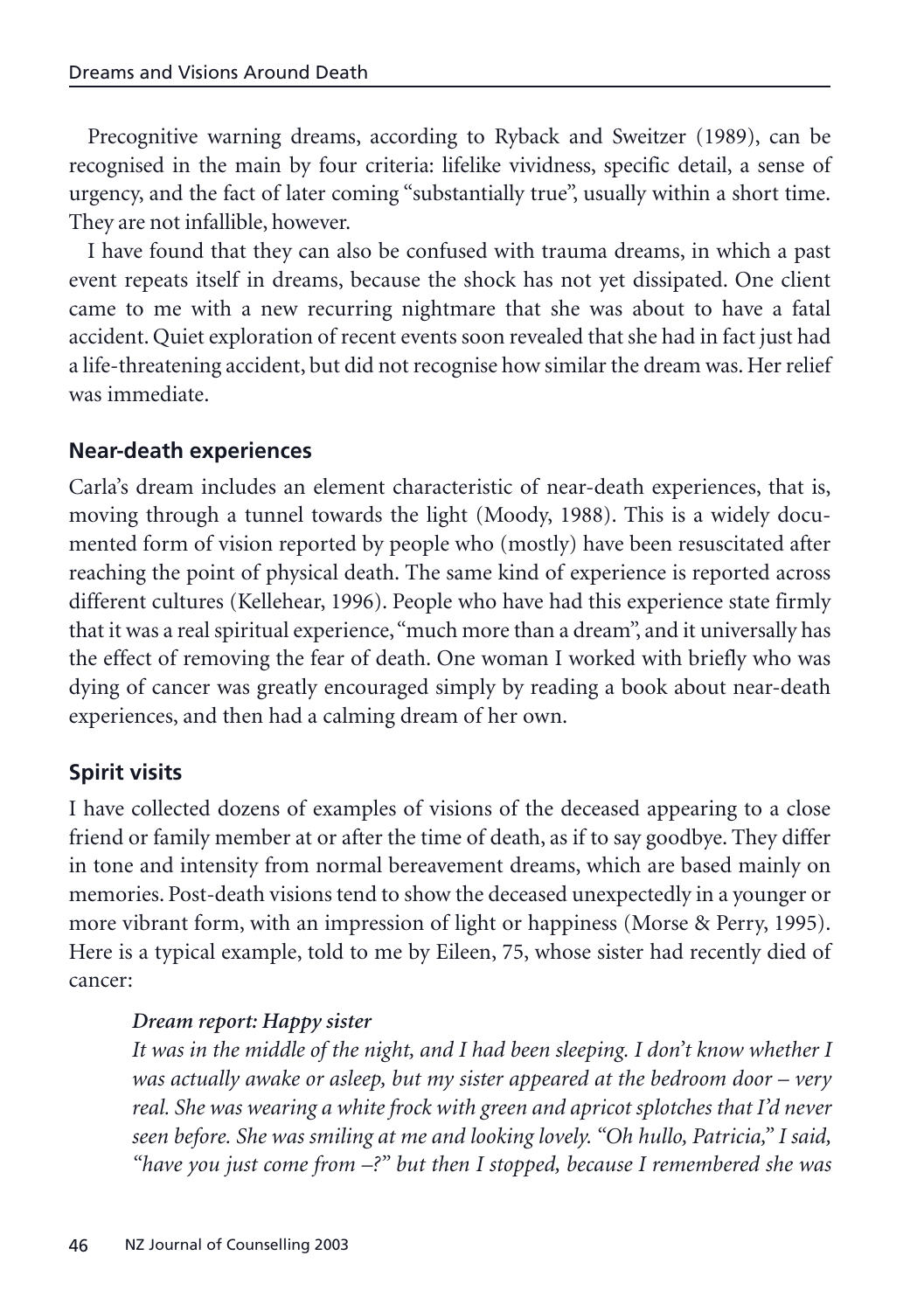*dead, so she couldn't have just come from any place. She just smiled, and disappeared.*

*I felt very glad that she'd come back to show me she was happy. She'd had such a long struggle with the cancer, five years of pain, and she never let me talk with her about anything to do with religion. I don't know if she believed in any kind of life after death. So I was so happy that she came to let me know. It wasn't just a dream – it felt quite real.*

From a counsellor's point of view, I think it is important to validate such perceptions as real for the family, especially when they contribute to a calmer acceptance of death. There is also evidence that some people have much "thinner" boundaries between states of consciousness than the average (Hartmann, 1998) and may well perceive phenomena beyond the sensory reach of others. This does not mean a denial of rationality, but an extension of data to be taken into account.

### **Post-trauma dreams**

While the above examples have a positive tone, there are also dreams following traumatic events in which the survivor's shock and horror are expressed through images of death and mutilation, some of which are memory fragments, while some are metaphors of inner emotional collapse. Those who try to avoid these by minimising sleep only compound the disturbance. Such experiences need to be talked out safely as soon as possible, to discharge the intense emotion. In the normal process of recovery the repetitions of memory gradually give way to more fantasised elements, evolving into the typical nightmare (Barrett, 1996) in which the focus is on survival, and then evolving further into quieter dreams accepting the change in life.

To illustrate this development, here is a sequence from a woman who was quite traumatised by her mother's death, and sought help later to make sense of the dreams.

Karen, a Pakeha, had nursed her beloved mother through a slow and painful death with cancer. She had always felt closely identified with her mother, and wished she could do more to alleviate the pain. A week before her mother died, Karen started to experience a strange and claustrophobic shutting down. Then, after the death, she had this dream:

### *Dream report: Cold coffin*

*I am in a very important dark oblong place, lying on my back. I want to possess this place, yet I am terrified of it. I discern that in the darkness of this place is someone or something. I call out, chanting in Maori: "I am very cold, so cold. I call out with great stillness, 'Are you the manuhiri of this place? Are you the manuhiri*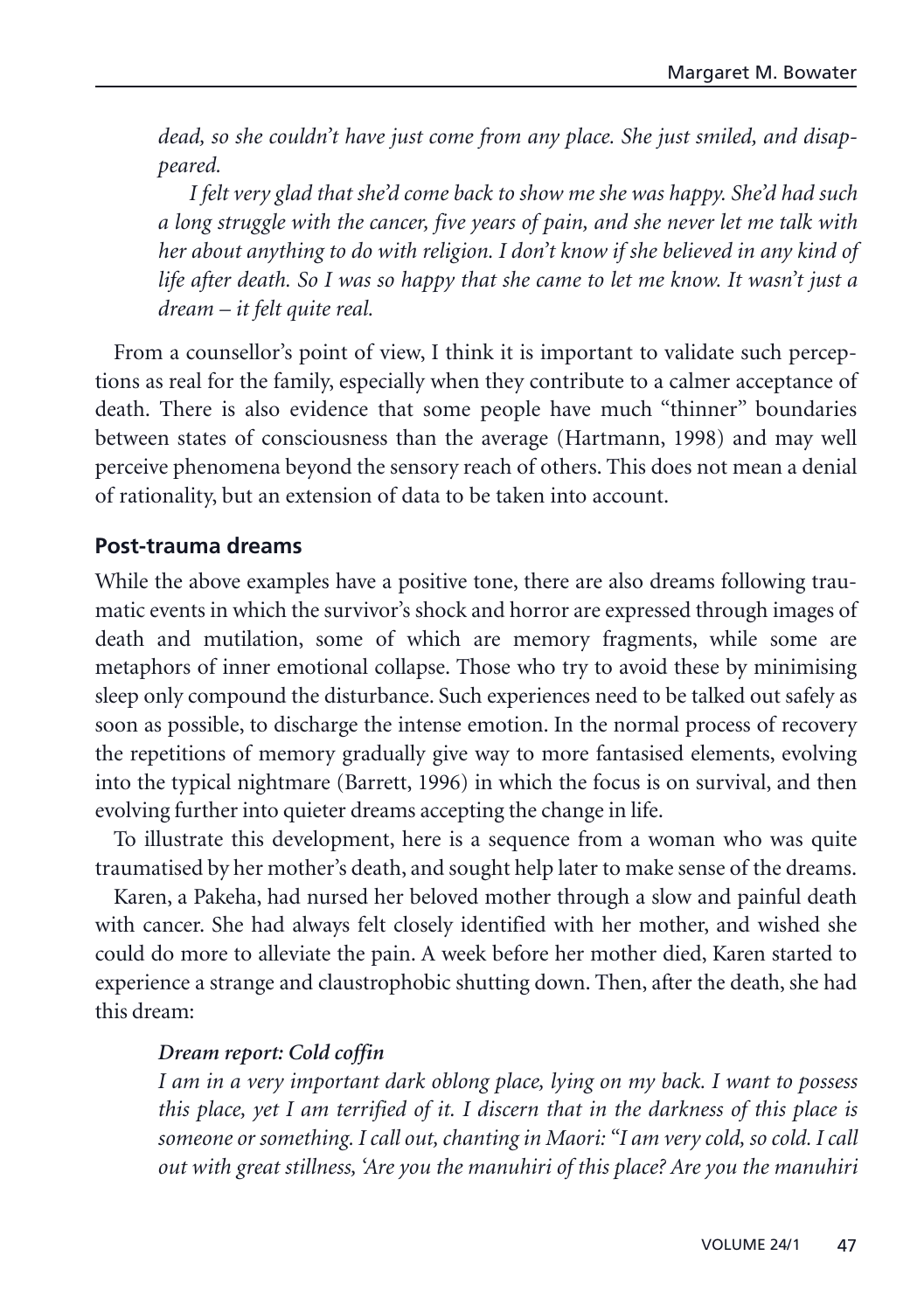*of this place? Are you the manuhiri?'" My husband's arms woke me.*

Manuhiri is a Maori word for "honoured guests" or visitors, who in Maori custom are always welcomed formally into the tribal marae or meeting house. One such occasion is the tangi, or funeral celebration, in which the body of the deceased rests in the meeting house for three days, while mourners gather to farewell the spirit before it leaves on its journey to the ancestral homeland. Karen, who is an immigrant to New Zealand, reported that three of the first four funerals she ever attended, aged 19–20, were Maori tangi, which had an enormous impact on her. It seems that she was dreaming, as if in her mother's body, that she was in a dark transition between one life and the next, calling out from the place of rest. This was also true metaphorically of herself, feeling desolate after losing her mother, and seeking support in her grieving.

A week or two later, while Karen was feeling not only grief but also irrational guilt at not having been able to ease her mother's pain, she had this experience:

#### *Dream report: Unhappy mother*

*I awoke, and at the foot of my bed I feel the presence of a ghost-like being. It is about my Mum's height and it shimmers. It is very unhappy. The apparition lasts only seconds and is gone by the time I am fully awake.*

*This was not a nightmare, nor a dream, nor an imagining. I am very familiar with all of those states. This was something extra. Upon trying to put it in some rational place in my experience, I surmise that my intense emotional pain, and my guilt at the pain and suffering experienced in my house by my Mum, must have somehow culminated in this strong and strange manifestation.*

Was this a glimpse of her mother's spirit, still experiencing her own distress, or perhaps distressed to see her daughter's pain, and unable to comfort her? Did her mother need some kind of release from Karen in order to be free to go on the spirit-journey? Or was this a projection of Karen's own misery, reflected back to her through a brief but disturbing vision?

Karen had many dreams about her mother for four years after her death.

*I noticed that Mum seldom spoke to me, except for one remarkable auditory dream a bit over a year after her death.*

*I heard a very real representation of her dear old voice saying that they treated her very well in the place where she was, but now she wished to come home to me. I was overjoyed, then with searing pain I realised that she couldn't because she was dead. I told her so.*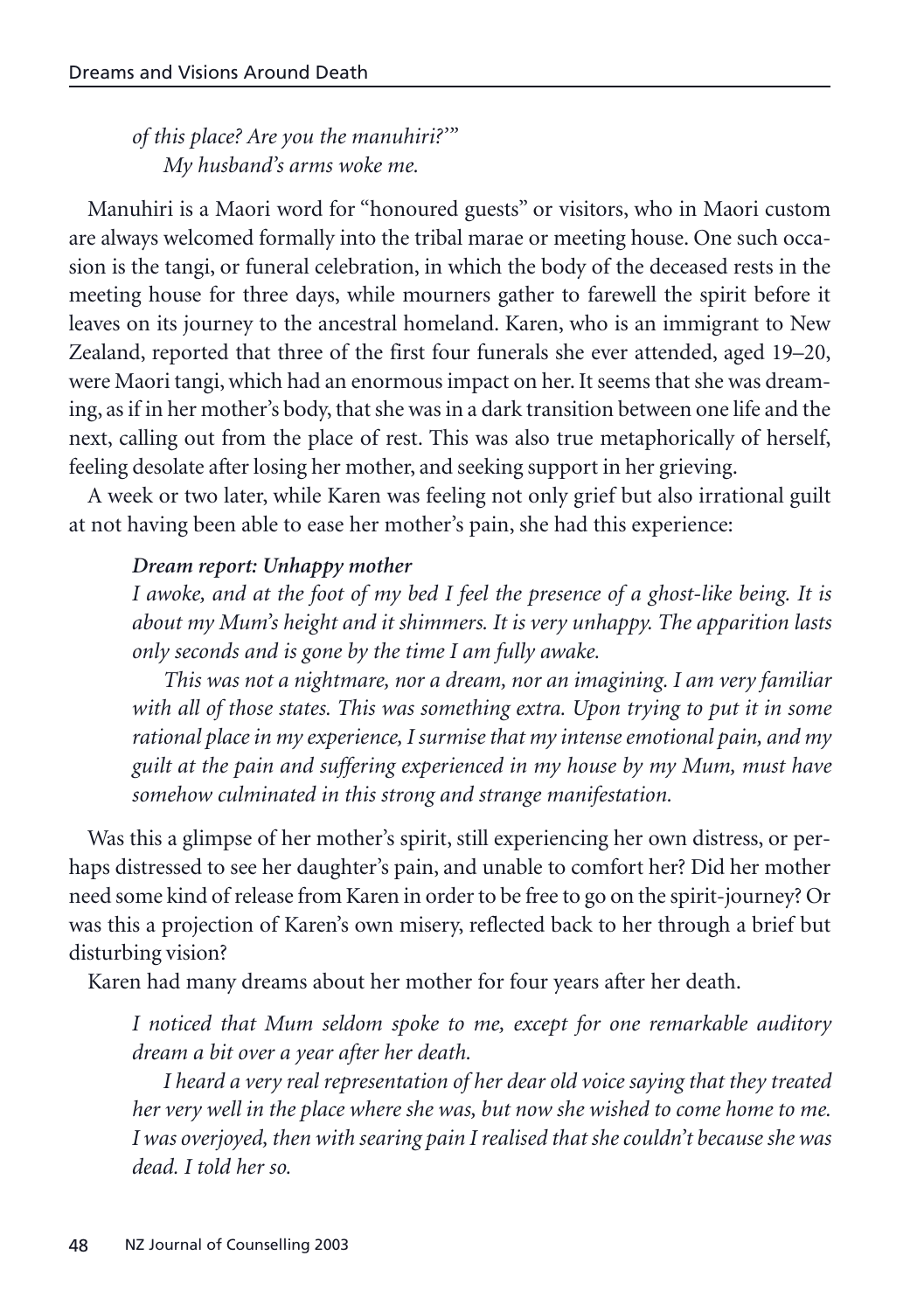Gradually the dreams became less frequent, and the figure of her mother faded, as Karen sought counselling to accept the trauma of her loss. Then came a remarkable healing dream:

#### *Dream report: Garden visit*

*We are visiting a garden, Mum and me. Aunty is with us, but she has gone on ahead to sort of get there first. The more I am aware, the more I realise that this garden is exquisitely lovely. Mum and I sit in this little car-like bubble which swooshes us along the garden path in a very pleasuresome way. It is made of a softly glowing spring-green growing membranous substance, and all about me is glowing exquisite beauty. I am full of laughter and joy. Mum is old and frail, as she was just prior to her death, but she is full of joy too.*

With this dream, Karen felt released at last from the pain of her mourning.

## **Conclusion**

This is a bare introduction to the subject of dreams and visions around death, showing the range from simple metaphor to perceived literal experience of the spirit, a rich resource for client and counsellor alike. Such dreams have potential to ease grief, identify key issues, and generally assist the process for clients facing death or major loss in their lives.

### References

- Barrett, D. (Ed.) (1996). *Trauma and dreams*. London: Harvard University Press.
- Bowater, M. (1997). *Dreams and visions: Language of the spirit*. Auckland: Tandem Press.
- Broughton, R. (1992). *Parapsychology: The controversial science*. London: Rider.
- Bulkeley, K. (1994). *The wilderness of dreams*. New York: State University of NY Press.
- Bulkeley, K. (1995). *Spiritual dreaming: A cross-cultural and historical journey*. New York: Paulist Press.
- Chevalier, J. & Gheerbrant, A. (1996). *The Penguin dictionary of symbols*. London: Penguin.
- Hall, C. (1983).*Jungian dream interpretation*. Toronto: Inner City Books.
- Hartmann, E. (1998). *Dreams and nightmares: The new theory on the origin and meaning of dreams*. New York: Plenum Trade.
- Jung, C.G. (1961/1983). *Memories, dreams, reflections*. London: Flamingo.
- Jung, C.G. (1974/1986) *Dreams*. London: Ark Paperbacks.